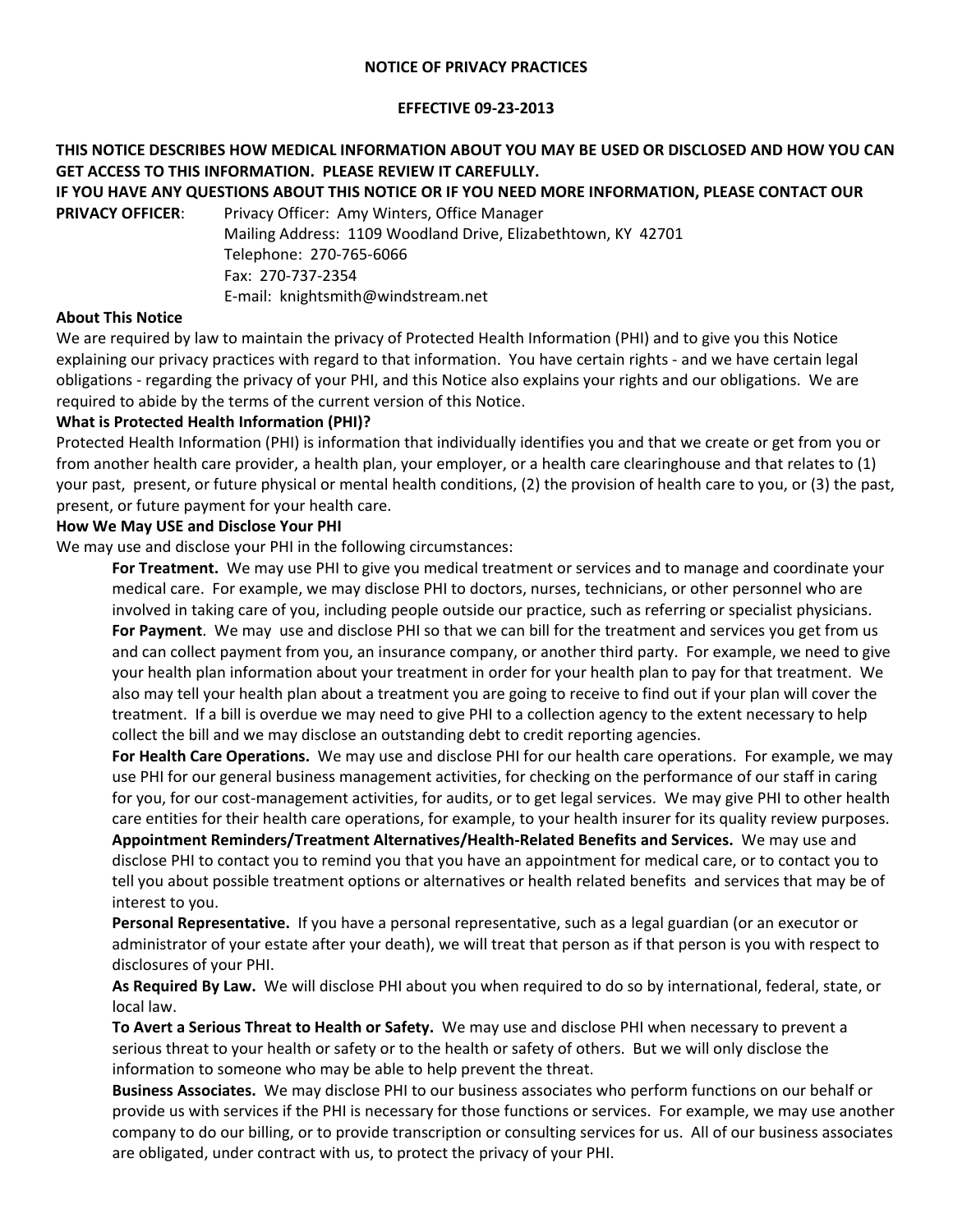**Organ and Tissue Donation.** If you are an organ or tissue donor, we may use or disclose your PHI to organizations that handle organ procurement or transplantation - such as an organ donation bank - necessary to facilitate organ or tissue donation and transplantation.

**Military and Veterans.** If you are a member of the armed forces, we may release PHI as required by military command authorities. We also may release PHI to the appropriate foreign military authority if you are a member of a foreign military.

**Workers' Compensation.** We may use or disclose PHI for workers' compensation or similar programs that provide benefits for work-related injuries or illness.

**Public Health Risks.** We may disclose PHI for public health activities. This includes disclosures to: (1) a person subject to the jurisdiction of the Food and Drug Administration ("FDA") for purposes related to the quality, safety or effectiveness of an FDA regulated product or activity; (2) prevent or control disease, injury or disability; (3) report births or deaths; (4) report child abuse or neglect; (5) report reactions to medications or problems with products; (6) notify people of recalls of products they may be using; (7) a person who may have been exposed to a disease or may be at risk for contracting or spreading a disease or condition; and (8) the appropriate government authority if we believe a patient has been the victim of abuse, neglect, or domestic violence and the patient agrees or we are required or authorized by law to make that disclosure.

**Health Oversight Activities.** We may disclose PHI to a health oversight agency for activities authorized by law. These oversight activities include, for example, audits, investigations, inspections, licensure, and similar activities that are necessary for the government to monitor the health care system, government programs, and compliance with civil rights laws

**Lawsuits and Disputes.** If you are involved in a lawsuit or a dispute, we may disclose PHI in response to a court or administrative order. We also may disclose PHI in response to a subpoena, discovery request, or other legal process from someone else involved in the dispute, but only if efforts have been made to tell you about the request or to get an order protecting the information requested. We may also use or disclose your PHI to defend ourselves if you sue us.

**Law Enforcement.** We may release PHI if asked by a law enforcement official for the following reasons: in response to a court order, subpoena, warrant, summons, or similar process; to identify or locate a suspect, fugitive, material witness, or missing person; about the victim of a crime if; about a death we believe may be the result of criminal conduct; about criminal conduct on our premises; and in emergency circumstances to report a crime, the location of the crime or victims, or the identity, description, or location of the person who committed the crime.

**Nation Security.** We may release PHI to authorized federal officials for national security activities authorized by law. For example, we may disclose PHI to those officials so they may protect the President.

**Coroners, Medical Examiners, and Funeral Directors.** We may release PHI to a coroner, medical examiner, or funeral director so that they can carry out their duties.

**Inmates.** If you are an inmate of a correctional institution or under the custody of a law enforcement official, we may disclose PHI to the correctional institution or law enforcement official if the disclosure is necessary (1) for the institution to provide you with health care; (2) to protect your health and safety or the health and safety of others; or (3) the safety and security of the correctional institution.

# **Uses and Disclosure That Require Us To Give You an Opportunity to Object and Opt Out**

**Individuals Involved in Your Care or Payment for Your Care.** We may disclose PHI to a person who is involved in your medical care or helps pay for your care, such as a family member or friend, to the extent it is relevant to that person's involvement in your care or payment related to your care. We will provide you with an opportunity to object to and opt out of such a disclosure whenever we practicably can do so.

**Disaster Relief.** We may disclose your PHI to disaster relief organizations that seek your PHI to coordinate your care, or notify family and friends of our location or condition in a disaster. We will provide you with an opportunity to agree or object to such a disclosure whenever we practicably can do so.

#### **Your Written Authorization is Required for Other Uses and Disclosures**

Uses and disclosures for marketing purposes and disclosures that constitute a sale of PHI can only be made with your written authorization. Other uses and disclosures of PHI not covered by this Notice or the laws that apply to us will be made only with your written authorization. If you do give us an authorization, you may revoke it at any time by submitting a written revocation to our Privacy Officer and we will no longer disclose PHI under the authorization. Disclosures that we made in reliance on your authorization before you revoked it will not be affected by the revocation.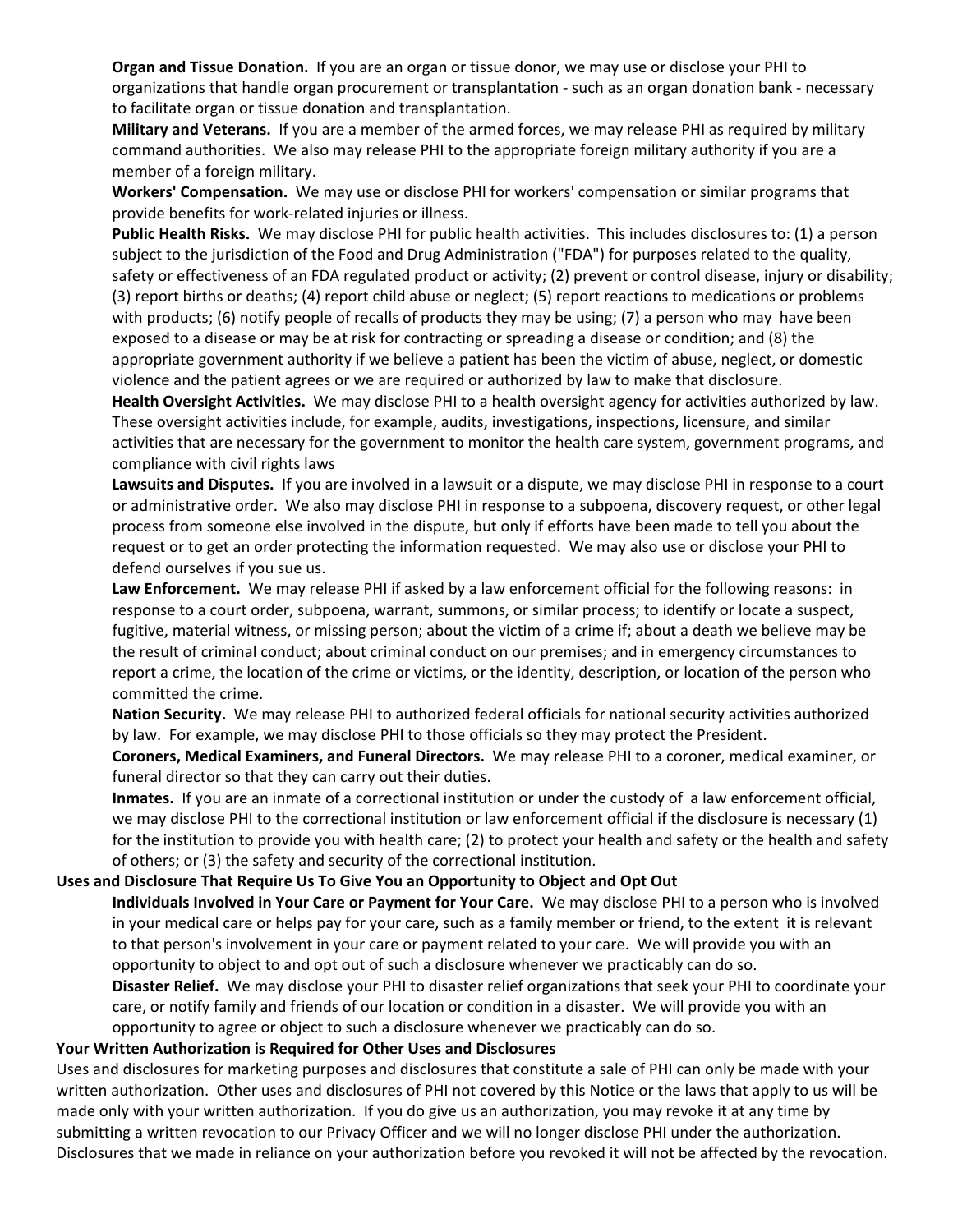### **Special Protections for HIV, Alcohol and Substance Abuse, Mental Health, and Genetic Information**

Special privacy protections apply to HIV-related information alcohol and substance abuse, mental health, and genetic information. Some parts of this general Notice of Privacy Practices may not apply to these kings of PHI. Please check with our Privacy Officer for information about the special protections that do apply. For example, if we give you a test to determine if you have been exposed to HIV, we will not disclose the fact that you have taken the test to anyone without your written consent unless otherwise required by law.

#### **Your Rights Regarding Your PHI**

You have the following rights, subject to certain limitations, regarding your PHI:

**Right to Inspect and Copy.** You have the right to inspect and/or receive a copy of PHI that may be used to make decisions about your care or payment for your care. But you do not have a right to inspect or copy psychotherapy notes. We may charge you a fee for the costs of copying, mailing or other supplies associated with your request. We may not charge you a fee if you need the information for a claim for benefits under the Social Security Act or any other state or federal needs-based benefit program. We may deny your request in certain limited circumstances. If we do deny your request, you have the right to have the denial reviewed by a licensed healthcare professional who was not directly involved in the denial of your request, and we will comply with the outcome of the review.

**Right to an Electronic Copy of Electronic Medical Records.** If your PHI is maintained in one or more designated record sets electronically (for example an electronic medical record or an electronic health record), you have the right to request that an electronic copy of your record be given to you or transmitted to another individual or entity. We may charge you a reasonable, cost-based fee for the labor associated with copying or transmitting the electronic PHI. If you chose to have your PHI transmitted electronically, you will need to provide a written request to this office listing the contact information of the individual or entity who should receive your electronic PHI.

**Right to Receive Notice of Breach.** We are required to notify you by first class mail or by e-mail (if you have indicated a preference to receive information by e-mail), of any breach of your Unsecured PHI.

**Right to Request Amendments.** If you feel that PHI we have is incorrect or incomplete, you may ask us to amend the information. You have the right to request an amendment for as long as the information is kept by or for us. A request for amendment must be made in writing to the Privacy Officer at the address provided at the beginning of this Notice and it must tell us the reason for your request. We may deny your request if it is not in writing or does not include a reason to support the request In addition, we may deny your request if you ask us to amend information that (1) was not created by us, (2) is not part of the medical information kept by or for us, (3) is not information that you would be permitted to inspect and copy, or (4) is accurate and complete. If we deny your request, you may submit a written statement of disagreement of reasonable length. Your statement of disagreement will be included in your medical record, but w e may also include a rebuttal statement.

**Right to an Accounting of Disclosures.** You have the right to ask for an "accounting of disclosures," which is a list of the disclosures we made of your PHI. We are not required to list certain disclosures, including (1) disclosures made for treatment. payment, and health care operation purposes, (2) disclosures made with your authorization, (3) disclosures made to create a limited data set, and (4) disclosures made directly to you. You must submit your request in writing to our Privacy Officer. Your request must state a time period which may not 0be longer than 6 years before your request. Your request should indicate in what form you would like the accounting (for example, on paper or by e-mail). The first accounting of disclosures you request within any 12 month period will be free. For additional request within the same period, we may charge you for the reasonable costs of providing the accounting. We will tell you what the costs are, and you may choose to withdraw or modify your request before the costs are incurred.

**Right to Request Restrictions.** You have the right to request a restriction or limitation on the PHI we use or disclose for treatment, payment, or health care operations. You also have the right to request a limit on the PHI we disclose about you to someone who is involved in your care or the payment for your care, like a family member or friend. We are not required to agree to your request. If we agree, we will comply with your request unless we terminate our agreement or the information is needed to provide you with emergency treatment.